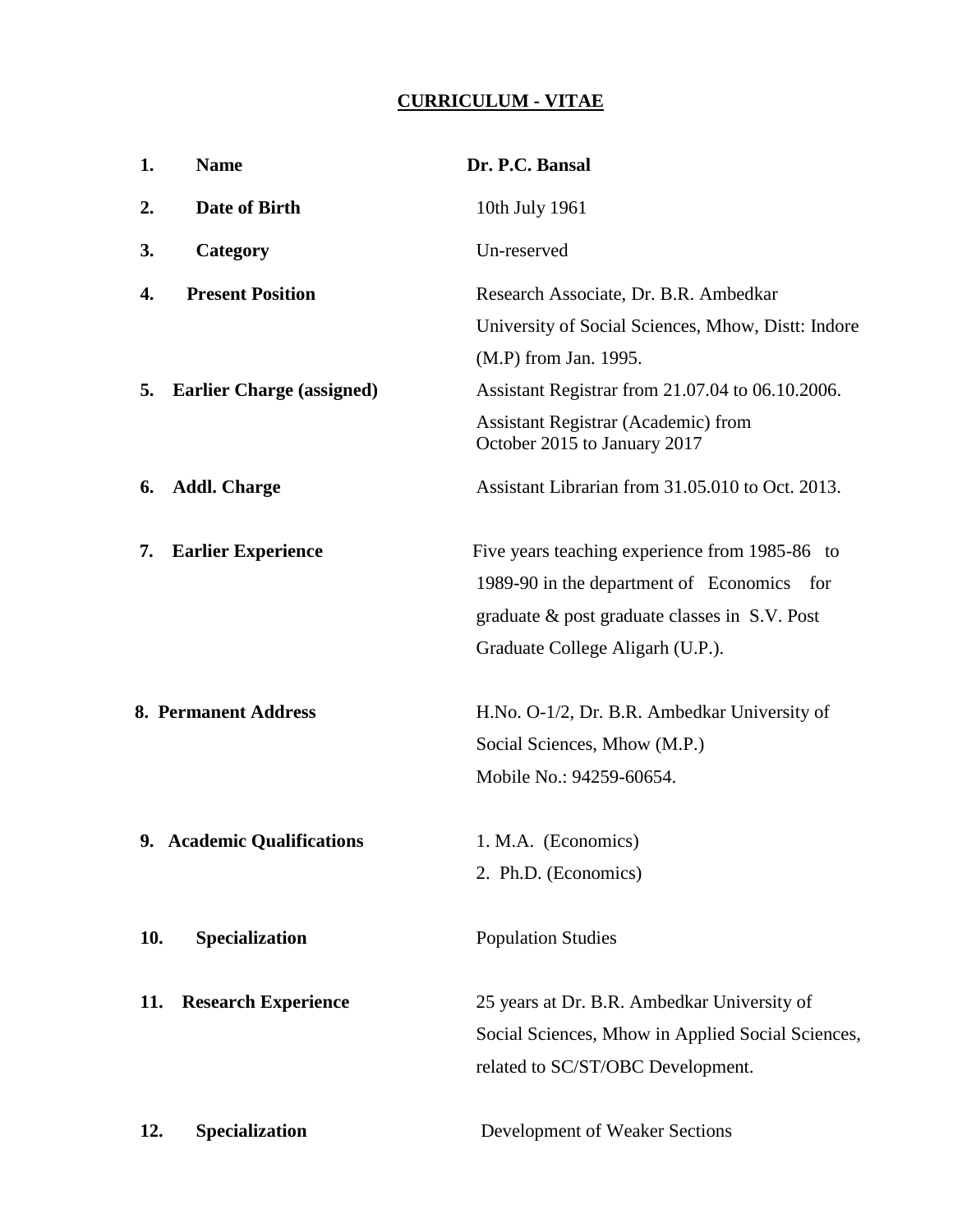### **13. Teaching Experience** Associated in teaching of

 M.Phil. Classes (Social Science) Since 1997 to till date

### **14. (A) Research Projects Completed**

I have been associated in following research projects

- 14.1 Identification of Backward Classes among Muslims. Project given by M.P. Backward Classes Commission, Bhopal, M.P.
- 14.2 Seasonal Rural out Migration from Chhattisgarh Region with Special Reference to SC/ST Communities. Project sponsored by Dept. of Tribal Welfare, Govt. of M.P.
- 14.3 Census of Handicrafts, Artisans of Madhya Pradesh. Project Sponsored by Office of The Development Commissioner for Handicrafts Ministry of Textiles, Government of India.
- 14.4 All India projects on Aspirations and Achievements of Scheduled Castes in post independent India: A Pilot Study in M.P.
- $14.5$  जनगणना आकड़ो पर आधारित बैगा जनजाति का अध्ययन। भारत के महापंजीयक का कार्यालय, गृह मंत्राालय, भारत सरकार, नई दिल्ली ।
- 14.6 All India Project on Policy Goals and Achievements of Schedule Castes in Post Independent India in Madhya Pradesh. Project Sponsored by Ministry of Social Justice and Empowerment, Government of India.
- 14.7 Social Segregation, Accessibilities to amenities and level of integration of the Scheduled Castes Baties in the villages of M.P.
- 14.8 A case study on "Atrocity on SCs" in village "Gawali Palasia", MHOW (M.P.)
- 14.9 Aspirations and Achievements of Scheduled Castes in last five decades of independence : A Study in Madhya Pradesh
- 14.10 Food Security Measures for Stopping Felling of Trees and Eliminating Indebtedness in Tribal Areas.
- 14.11 Evaluation of the Scheme of Land Allotment to SCs and STs in M.P. under Dalit Agenda – 2002
- 14.12 Causes of perpetuating socio-economic backwardness, impact of state Intervention & Development prospect of Saharia tribe in Madhya Pradesh.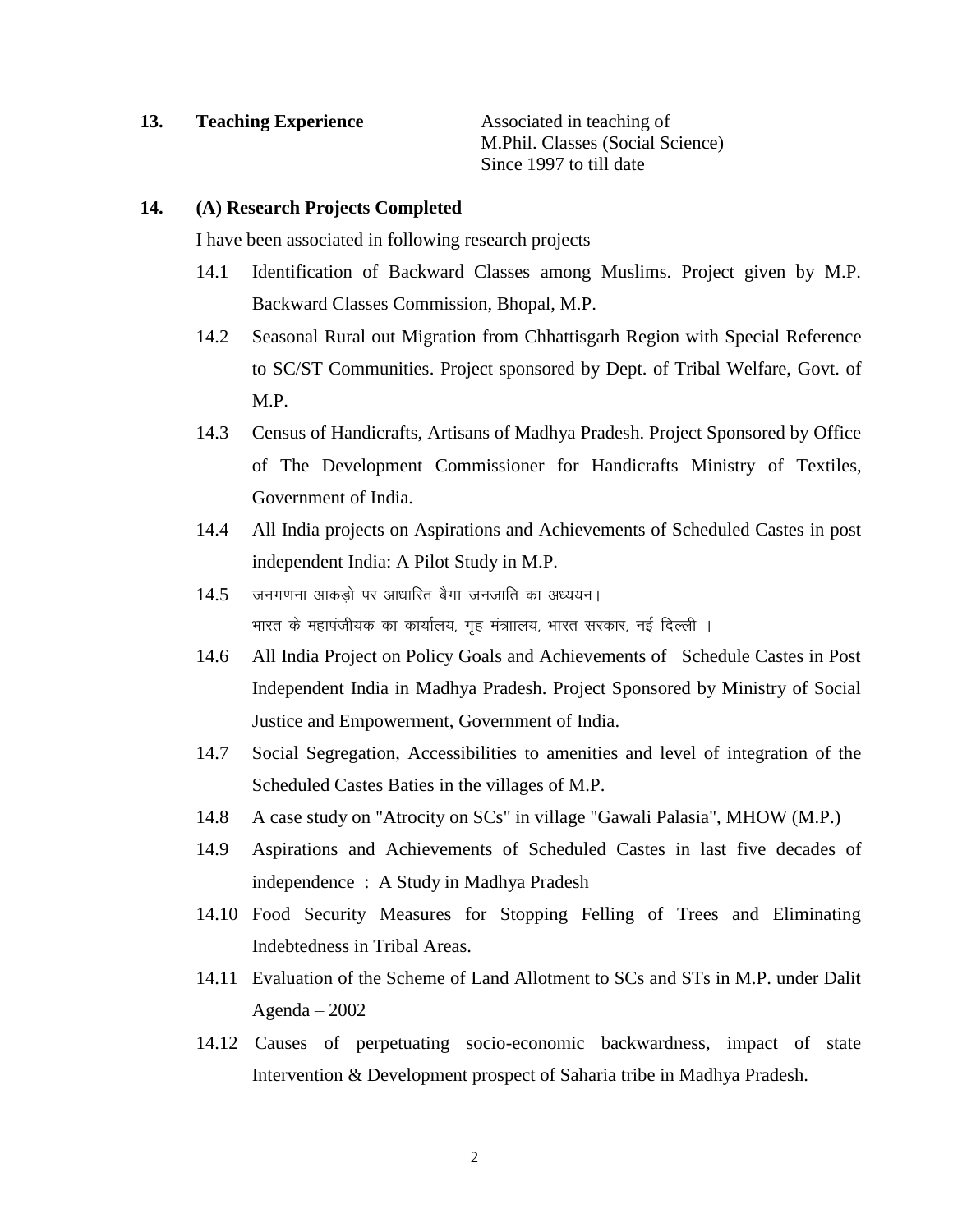14.13 External Evaluation study of ineligible beneficiaries of self employment scheme of rehabilitation of manual scavengers in Madhya Pradesh.

# **15. Research projects (on-going)**

- $15.1$  मध्यप्रदेश में अत्याचार निवारण अधिनियम के अंतर्गत अनुसूचित जाति तथा अनुसूचित जन जातियों के लोगों पर दर्ज प्रकरणों में दोष मुक्ति के कारणों का अध्ययन।
- $15.2$  मध्यप्रदेश शासन की सामाजिक समरसता निर्माण और सामाजिक न्याय अभिनव योजनाओं का मूल्यांकन अध्ययन।

# **16. Proceedings Prepared**

- 16.1 Proceedings of National Seminar on "Religion & Social Development".
- 16.2 Proceeding of National Workshop on "State General poor class commission" Madhya Pradesh
- 16.3 Proceeding of National Workshop on "Identification of Economic Backward Classes & Welfare Measure".
- 16.4 Proceeding of Training course on "Capacity Building Training Course" for DIET Principals & Officers of Rajya Shiksha Kendra, Bhopal.

# **17. PUBLICATION WORK (Research articles)**

- 17.1 Published a case study on "Atrocity on Scheduled Castes on 29th July 2001 in village Gawli Palasia, Mhow", in Institute's journal: Dr. Ambedkar Samajik Vigyan Sodh Patrika, Vol. 10, 2002, page - 123 – 132. (in Hindi).
- 17.2 Published on article on "Women's Empowerment: Problems and Future Strategies", in Madhya Pradesh Dalit Sahitya Academy Prakashan, Ujjain, Page – 84-88, 2002.
- 17.3 Published Research article in Institute journal on "Bhartiya Sanskriti, Prajatantrs, evam Dharm Nirpekchhta" in samajik Vigyan shodh patrika, Vol. XVII (2009)
- 17.4 Published Research article in Institute journal on "Housing Conditional & availability of amenities to SC/ST in M.P." in Ambedkar Journal of Social Development & Justice, Vol. XVII (2009)
- 17.5 Published Research article on "Status of land holding, land quality & fertility level of land allotted to Scheduled Castes & Scheduled Tribes in M.P.", in Ambedkar Journal of Social Development & Justice, Vol. XVI (2008)
- 17.6 Published an Article on "Mahatma Jyoti Rao Phule Dwara Samaj sudhar ke liye kiye gaye prayas" in Dr. Ambedkar Samajik Vigyan Shodh Patrika, Vol. 14 (2006)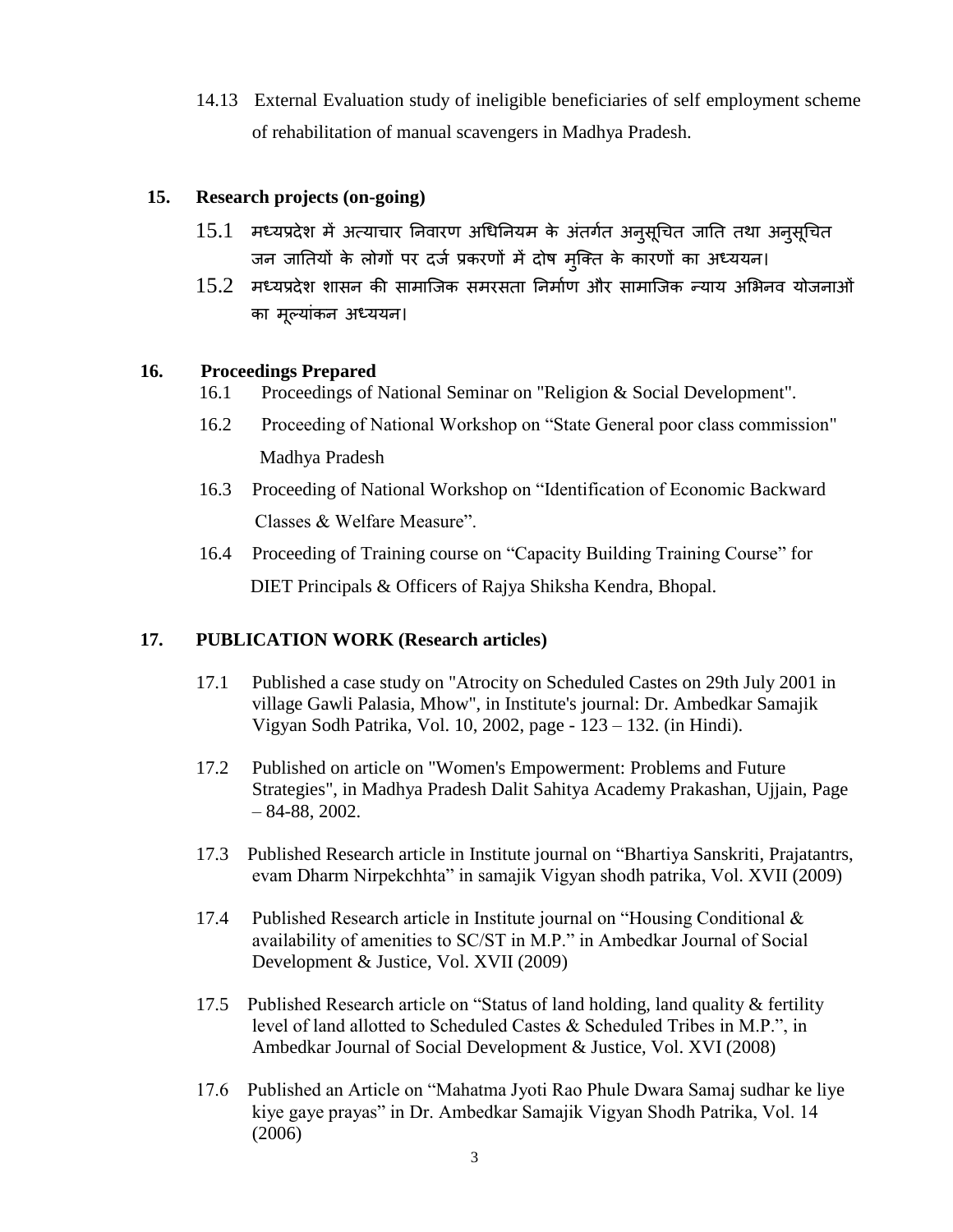- 17.7 Published an Research article as co-author on "Seasonal Rural out migration from chgatisgarh with special refrence to SC/ST" in Dr. Ambedkar Samajik Vugyan Shodh patrika, Vol. 13 (2005).
- 17.8 Published an Research article on "Bhartiya Samaj ki paramparagat manyatayen evam Dalit andolan", in Dr. Ambedkar Samajik Vigyan Shodh Patrika, Vol. 16 (2008).
- 17.9 Published an Research article on" work status of beneficiaries of the scheme of land allotment to SC's & ST's of M.P". In Ambedkar Journal of Social Development & Justice, Vol. XIX (2011).
- 17.10 Published an Research article on "Manual scavenging: Causes and prospects", in international research journal of Social Sciences and humanities, Vol. 4 No. 2 (2015).
- 17.11 आरक्षित वर्गों के विकास में आरक्षण का प्रभाव (डा. आंबेडकर के विचारों के विशेष सन्दर्भ में) डा. आंबेडकर सामाजिक विज्ञान शोध पत्रिका, अंक - 19 वर्ष - २०११.
- 17.12 Published an Research article on "Foreign direct investment in India: impact on Indian Economy" in international research journal of Social Sciences and humanities, Vol. No. 3 no. 4 (2016)

### **18. Books Published**

- 18.1 Published Book on "Social Evils: challengers and remedies" Shree Parasmani Publication Indore, 2014.
- 18.2 Published Book on "Discrimination to Development", Shree Parasmani Publication Indore, 2014

# **19. National Seminars/ Workshops / Symposia Organized /Attended**

- 19.1 Attended the National Workshop on "Developing Methodology & Modalities for an All India co-ordinated project on Aspirations and Achievements of Scheduled Castes in Post Independent India", 17-18, January, 1998.
- 19.2 Attended National Symposium on "What 50 Years of Independence has done to Dalits",  $6<sup>th</sup>$  Dec., 1997.
- 19.3 Attended & Present the paper in National Seminar on "Indian Democracy, Social Diversity and development", 12-13 April, 1997 at BANISS, Mhow.
- 19.4 Attended National Seminar on Dr. Ambedkar and Dalit Empowerment, 6th Dec. 1995, Dr. Babasaheb Ambedkar National Institute of Social Sciences, Mhow.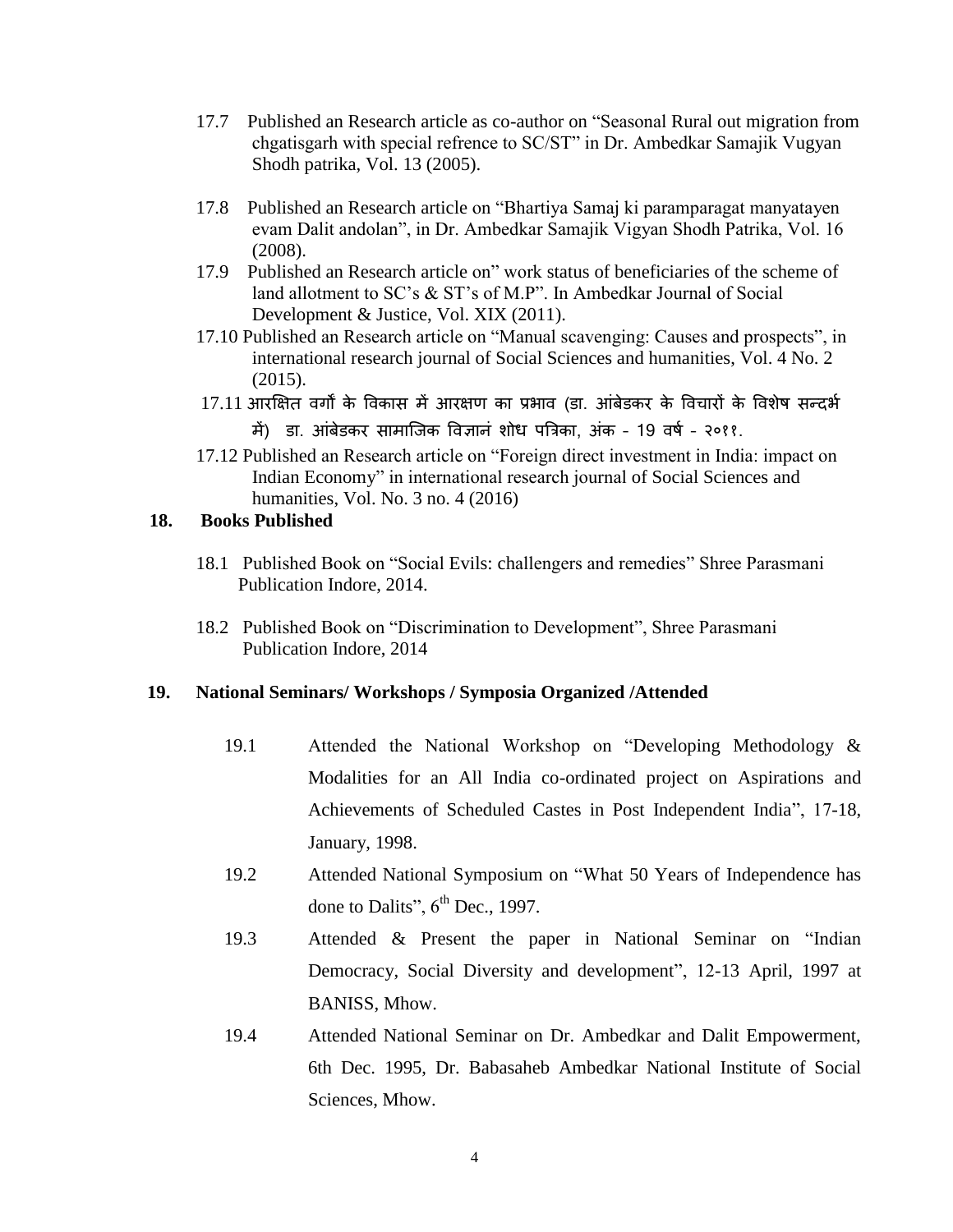- 19.5 Attended & Present the paper in National Seminar on "Social Environment for Sustainable Development ", 12-13, April, 1995at BANISS, Mhow.
- 19.6 Attended International Symposium on " Resurrection of Buddhism in India & its Relevance under present Global Scenario", April 14-17, 1996.
- 19.7 Organized National Seminar on "Religion & Social Development "5-6 Dec., 1998, BANISS, Mhow.
- 19.8 Attended and presented the paper in National Seminar on "Women's Empowerment: Present status and future strategies for effective participation in Development, 14-15, April, 1999 at BANISS, Mhow.
- 19.9 Presented the paper in National Seminar on "Strengthening of National Integration in Dr. Ambedkar's Views. Seminar Organized by Govt. Hamidia Autonomous College Bhopal, 11-12<sup>th</sup> March, 1998.
- 19.10 Attended the guest lecture on the Topic "Theory of Power circle of Plenty" Delivered by Prof. V.V. Alexandar on 16th Sep. 1999 at BANISS, Mhow.
- 19.11 Attended and submitted the paper in National Seminar on "Bharat Mein Swasthya Seva Ke Chhetra Mein Asmanatayein: Karan Avam Nidan", 14-15 April 2000 at BANISS, Mhow.\
- 19.12 Attended and submitted the paper in National Seminar on "उच्च शिक्षा का तीसरा आयाम  $-$ प्रसार कार्य सामाजिक परिवर्तन का एक माध्यम". Seminar organised by Kasturba Gram Rural Institute, Indore (M.P.) from 28, 29 and 30 Nov, 2000.
- 19.13 Attended and duty assigned in food and tea committee in symposium on "Impediments in educating SCs and STs in India", on 6th Dec. 2000, organised by Dr. Ambedkar National Institute of Social Sciences, Mhow (M.P.).
- 19.14 Attended and presented the paper in three days national work shop on "पंचायती राज और सामाजिक विकास/पंचायती) राज का मूल्यांकन/जिला सरकार/ग्राम) राज ". organised by Madhav College, Ujjain (M.P.) affiliated to Vikram University, Ujjain (M.P.) from 21, 22 and 23 Dec, 2000.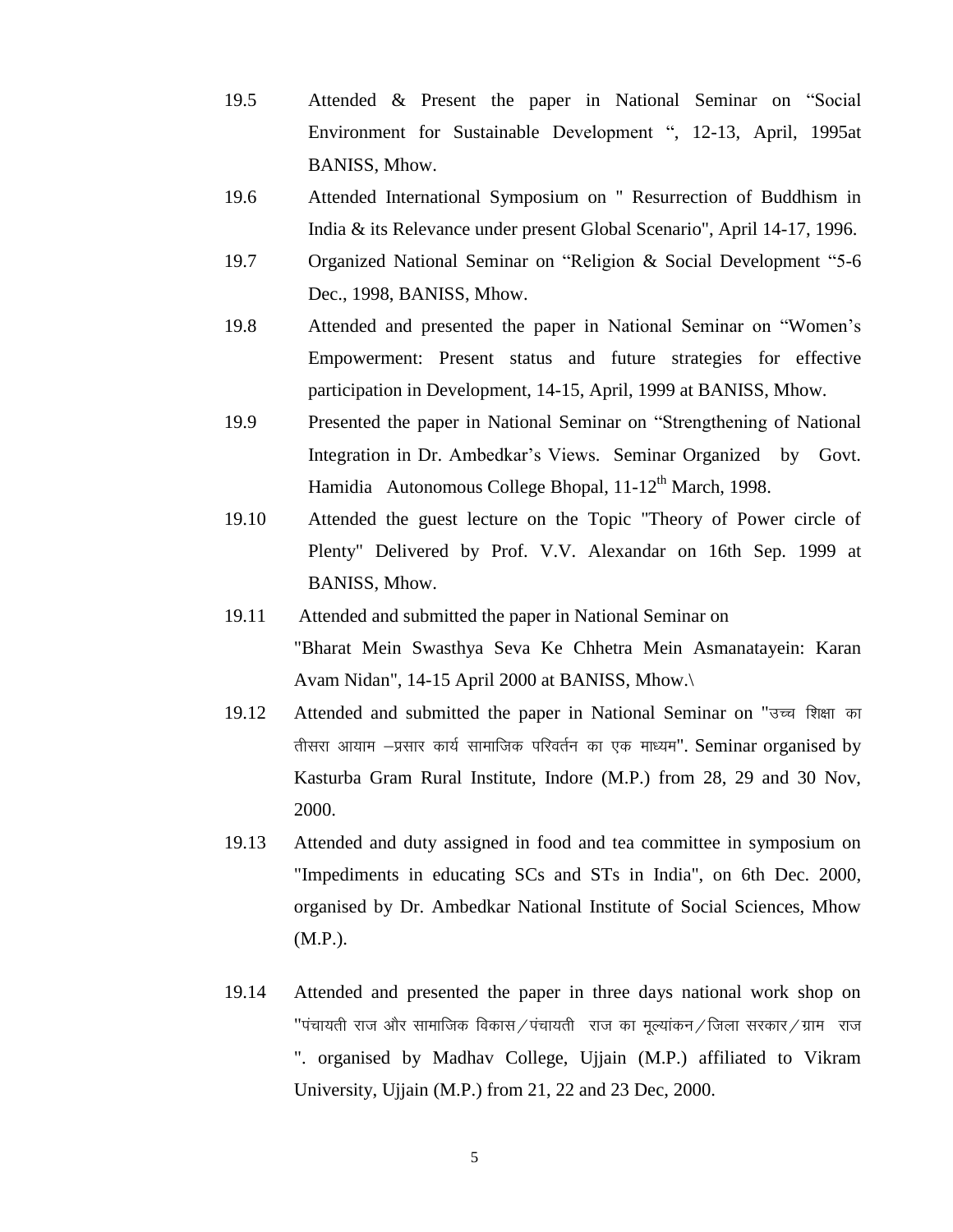- 19.15 Conducted the seminar on "समाज के कमजोर वर्गो से सम्बन्धित संवैधानिक प्रावधान एवं उनकी प्रभावशीलता" (on  $26<sup>th</sup>$  Jan, 2001 on the occasion of golden jubilee celebration of Indian Republic) at BANISS, Mhow.
- 19.16 Attended the seminar on "the role of social organisation in the development of country" organised by Manav Seva Bharti Sangthan, Indore on 10-11 Feb. 2001.
- 19.17 Attended two days state level conference on "voluntary/ Non-Government organisation and government", sponsored by Ministry of women and child development, Government of India, New Delhi. on 24-25 March 2001 at Ravindra Natyagrah Indore.
- 19.18 Duty assigned in the technical sessions to cover the deliberations of the workshop in three days national workshop from 14th to 16th April 2001 on, "sensitization of the government and non - government functionaries towards the problems of down - trodden sections of the society", at BANISS MHOW.
- 19.19 Submitted the paper in the Seminar "on Women Empowerment: Problems & Future Strategies" organized by Dalit Sahatiya Academy, Ujjain on dated 14-15 Oct. 2001.
- 19.20 Duty assigned as convener and present the theme paper in  $I<sup>st</sup>$  Technical Session in one day conference on "Social justice and women empowerment" on  $25<sup>th</sup>$  Sep. 2001, at BANISS, MHOW.
- 19.21 Attended the lecture on the topic "Social Justice and Affirmation Action", delivered by justice Yacoob from South Africa on dated  $30<sup>th</sup>$  May 2002, at BANISS, Mhow (M.P.).
- 19.22 Attended a symposium on the theme "Trends of change in society: with special reference to Madhya Pradesh", on Sep. 12, 2002, at BANISS, MHOW (M.P.)
- 19.23 Attended the lecture on "Dalit Andolan in Eastern U.P.", delivered by Shri Guruprasad Madan on  $26^{th}$  and  $27^{th}$  Nov. 2002 at BANISS, Mhow (M.P.)
- 19.24 Attended the National Seminar on "Restoration of human rights and Dignity of Dalits : with special reference to scavengers" on 30-31 Dec., 2002, BANISS, MHOW (M.P.)
- 19.25 Attended the lecture on "some Aspects of Satnami Movement in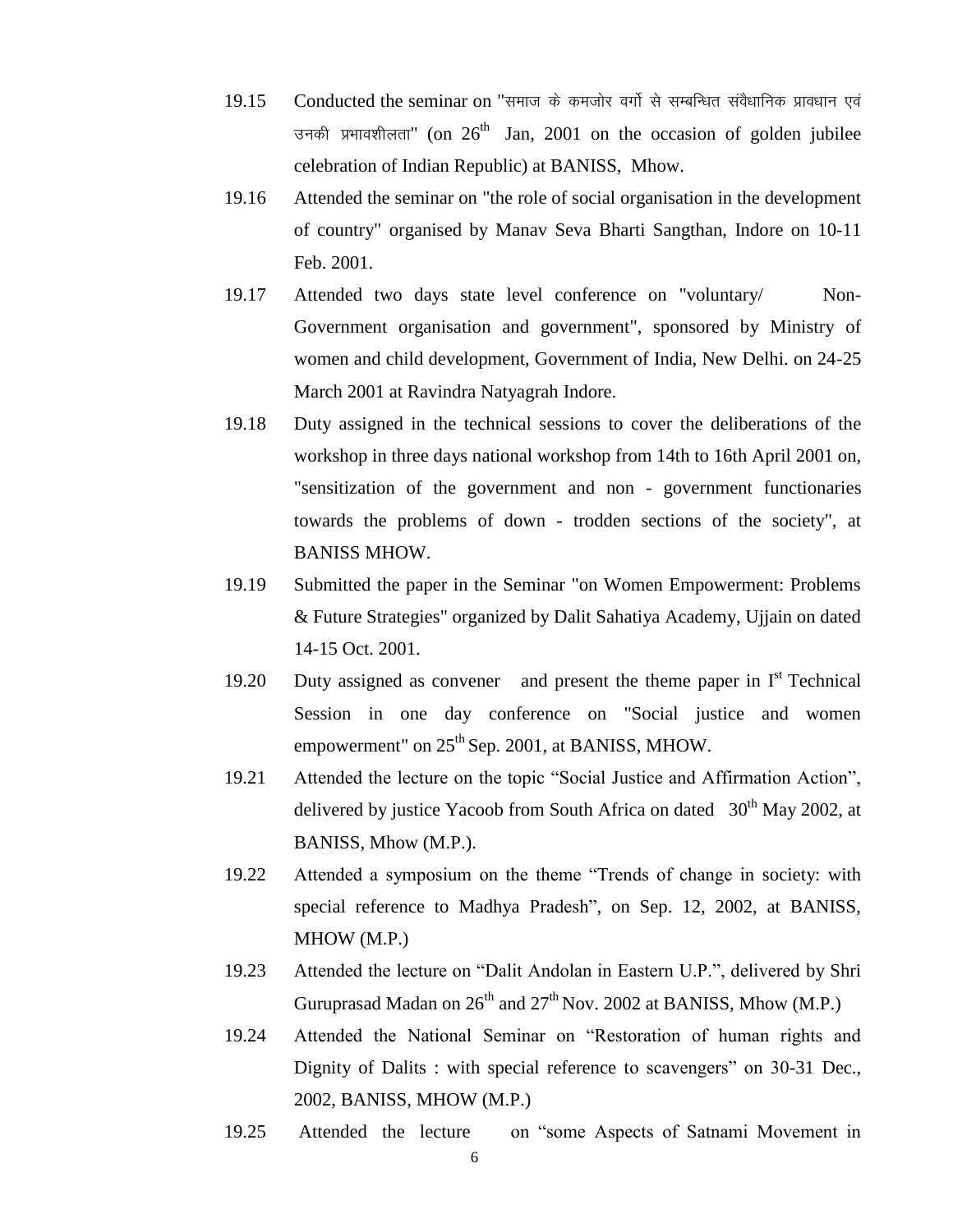Chhattisgarh" delivered by Prof. Saurabh Dubey on  $28<sup>th</sup>$  Jan. at BANISS, Mhow.

- 19.26 Attended the lecture delivered by Prof. Gary Tartakov, Professor of History, lowa State University USA on "African American blacks and Indian Dalits What they can learn from each other" ? on  $29<sup>th</sup>$  oct. 2002 at BANISS, Mhow.
- 19.27 Attended the lecture on "Dr. Ambedkar and Karlmarx" delivered by Prof. J.M.S. Verma, Lucknow University, on dated 14.08.2003 at BANISS. MHOW (M.P.).
- 19.28 Attended the lecture on "Education in Children in Weaker Sections" , delivered by Dr. Neeta Kumar, Professor, Chicago University on dated 18.08.2003 at BANISS, Mhow (M.P.).
- 19.29 Conducted National Seminar on "Role of Weaker Sections in Democracy and Nation Building" 6-7 Feb. 2004.
- 19.30 Attended the lecture on "Dalitisation as a process of Social Mobility", delivered by Prof. Shyamlal, Jaipur on 18.03.04 at BANISS, MHOW (M.P.).
- 19.31 Actively participated in the lecture on "Dalits in Liberlizing World : Opportunities and Challenges", delivered by Prof. G.K. Karanth, Institute of Social and Economic Change, Banglore on 19.03.04 at BANISS, MHOW.
- 19.32 Delivered a lecture in Internal Seminar on the Topic "Land Reforms and Land Distribution to SCs and STs in Madhya Pradesh", on 17.10.03 at BANISS, MHOW.
- 19.33 Attended the lecture on "Past and Community: Contradiction and Conversions", delivered by Prof. Imtiaz Ahmed, J.N.U., New Delhi on dated 08.10.03 at BANISS, MHOW.
- 19.34 Attended the National Seminar on "Dr. Ambedkar's Directives on Higher Education and Social Change with Reference to Weaker Sections in India", organized by Dr. Ambedkar Chair on  $29<sup>th</sup>$  and  $30<sup>th</sup>$  March 2005 at BANISS, MHOW (M.P.)
- 19.35 Attendedthe sensitivity Training and Workshop on Bonded Labour and Child Labour held on  $2<sup>nd</sup>$  Sept. 2004 at BANISS, MHOW.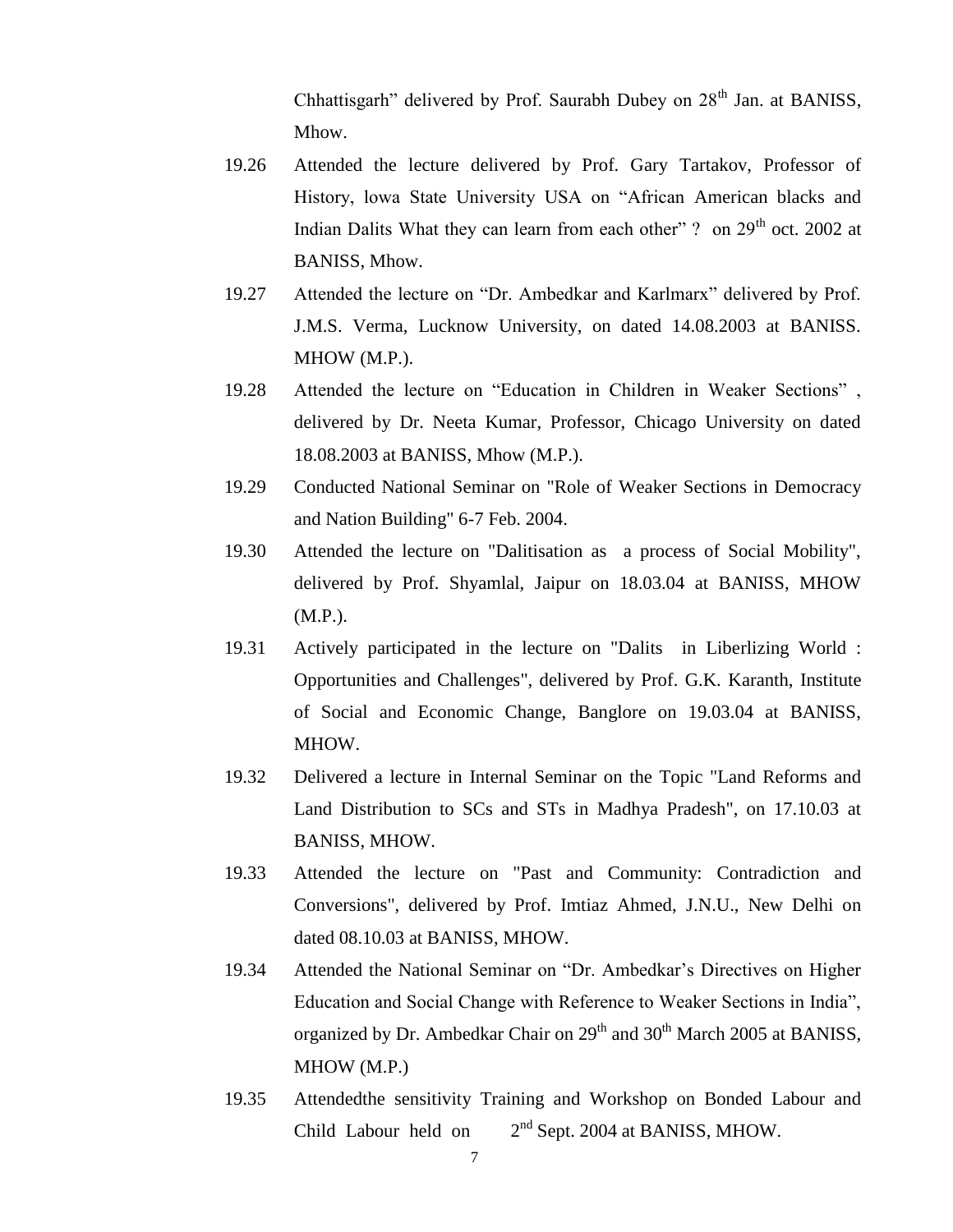- 19.36 Organizing secretary in the Training Workshop on "Tribal Research and Recent Techniques in Social Science Research Methodology" held on 2-6 August 2004 at BANISS, MHOW.
- 19.37 Organizing secretary in National Seminar on "Reservation in Private Sector: Prospects and Modalities" on  $4<sup>th</sup>$  and  $5<sup>th</sup>$  August 2005, at BANISS, MHOW.
- 19.38 Attended the lecture on "Globalization and the role of Dalits" delivered by prof. K.P. Singh from university of Washington on 12-1-2007 at BANISS, Mhow.
- 19.39 Attended the lecture on "Consumer rights and remedies" delivered by prof. B.C. Bhandari on 23-3-2007 at BANISS, Mhow
- 19.40 Delivered a lecture on  $1<sup>st</sup>$  january 2003 on the topic, "how to make strategy for time management for preparation of civil service competitive examination," at competitive Examination preparation department, Devi Ahilya University, Indore.
- 19.41 Acted as Demonstrator in 12 days Training Course in Research Methodology & computer Application in Social Sciences data Processing Sponsored by ICSSR, New Delhi from 11-23 November, 2002.
- 19.42 Attended the lecture on "Hindi Swaraj ki vartman Sandhabh mein Prasangikta," delivered by Prof. Sandeep Jain, Indore on dated 14.10.09.
- 19.43 Attended one day national Workshop on "General Poor class; Identification & Welfare measures" on dated 28.11.09.
- 19.44 Attended the lecture on "National Integration, Moral values & personality development, "delivered by Prof.Ashok vajpayee, Principal, Govt. P.G. College, Mhow on dated 07.01.10.
- 19.45 Attended the lecture on "Importance of Organic farming in India," delivered by Shri Arun Dike, a well Agriculture Scientist, Indore on Dated 31.08.2009.
- 19.46 Participated in the lecture on "Dr. Ambedkar & his unfinished dreams," delivered by Dr. Martin Macwan, Ahemdabad, on dated 15.01.2010.
- 19.47 Attended national Seminar on "Ambedkarism & human co-existence" organized by Vikram University, Ujjain, on dated  $19<sup>th</sup>$  to  $20<sup>th</sup>$  March, 2010.
- 19.48 Attended National Seminar on "Dr. Ambedkar vision of welfare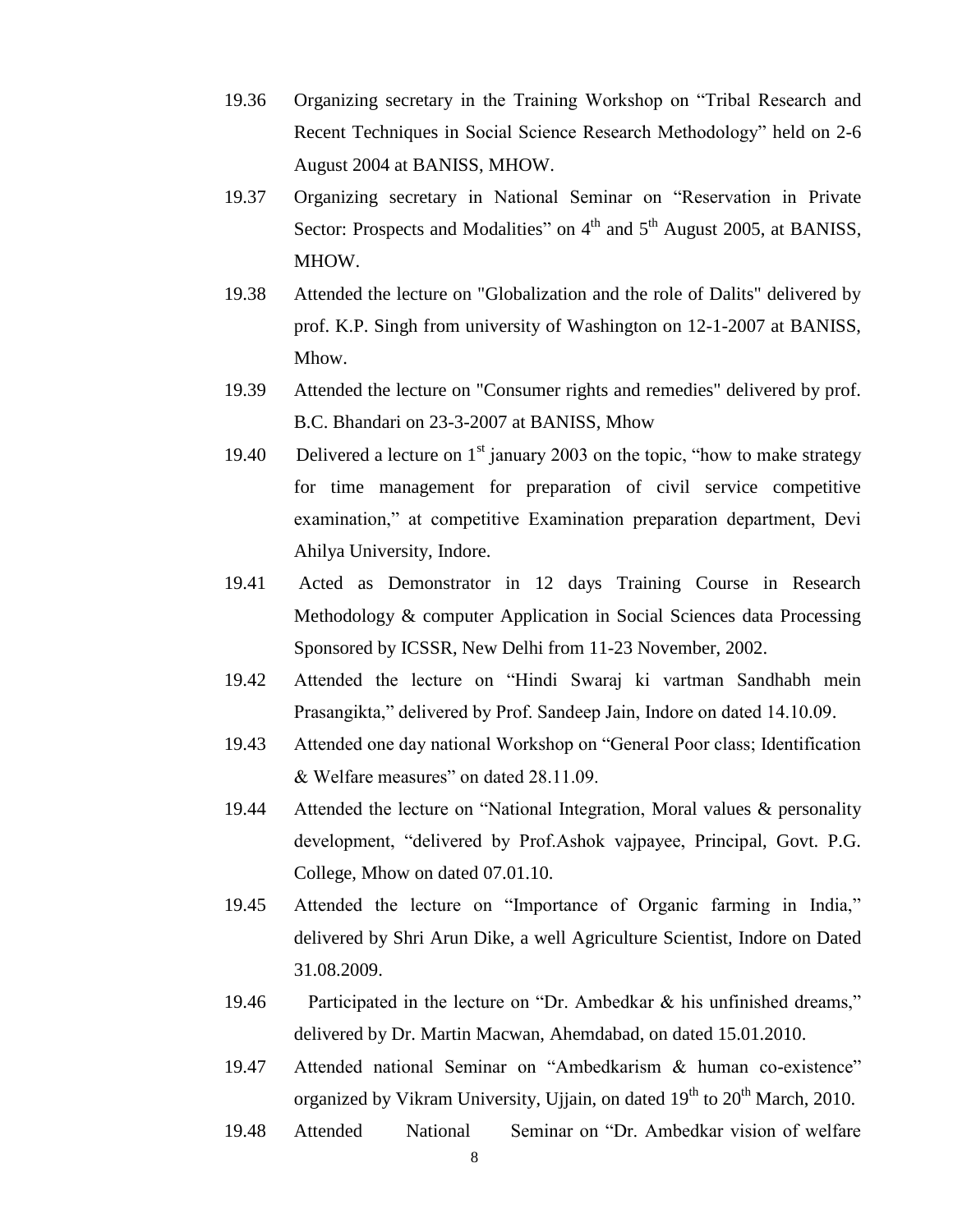state & minorities; A histriographical discourse," on  $25<sup>th</sup>$  to  $26<sup>th</sup>$  March, 2010

- 19.49 Coordinator of training workshop on "Research methodology on computer Application in Social Sciences" held o September, 7-18,2009.
- 19.50 Attened two days National Seminar on "unity in Diversity of Indian Socity is the context of historical recognition & changing life pattern of the marginalized section." On dated  $1<sup>st</sup>$  to  $2<sup>nd</sup>$  Feb, 2011.
- 19.51 Attended one day National Workshop on "Approach methodolgy & modalities for unconditional cash transfer," Jointly organized by Indian Development Foundation & self employment women association, indore on 20.01.2011
- 19.52 Attended the National Seminar in Vikram University, Ujjain on "Challenges & remedies of Ambedkarism in 21<sup>st century</sup>," on 22<sup>nd</sup> to 23<sup>rd</sup> March, 2011
- 19.53 Attended & Coordinator of 12 days training Course as "Research Methodology & computer Application in Social Sciences" sponsored by ICSSR New Delhi, from  $22<sup>nd</sup>$  to  $5<sup>th</sup>$  March, 2011.
- 19.54 Acted as coordinator in five days training programme for DIET Principals & officers of rajya Shiksha Kendra M.P. Govt. BHOPAL from  $27<sup>th</sup>$  Sept. to 1<sup>st</sup> Oct 2011.
- 19.55 Attended the National Seminar on the occasion of Dr. Ambedkar jayanti on  $14^{\text{th}}$  April, 2011.
- 19.56 Attended two days National Seminar on "Vision of Dr. Ambedkar for the Development of EDucation", on  $15<sup>th</sup>$  to  $16<sup>th</sup>$  March, 2012.
- 19.57 Organizing Secretary of one day National Workshop on "Socio-economic Development of small 7 marginal farmers" on 13.09.2013.
- 19.58 Acted as Coordinator of then days "Research Methodology course & computer software application", on 22-31, October, 2013 at BANISS.
- 19.59 Attended the Lecture on "Educational & Social justice" Delivered by prof. S.N. Choudhary, Bhopal.
- 19.60 Attended one day Workshop on "Vayada Bazar ki Karyapranali" sponsored by Forword market Commision, Govt. of India, on 11<sup>th</sup> feb, 2009, at P.G. College, Mhow.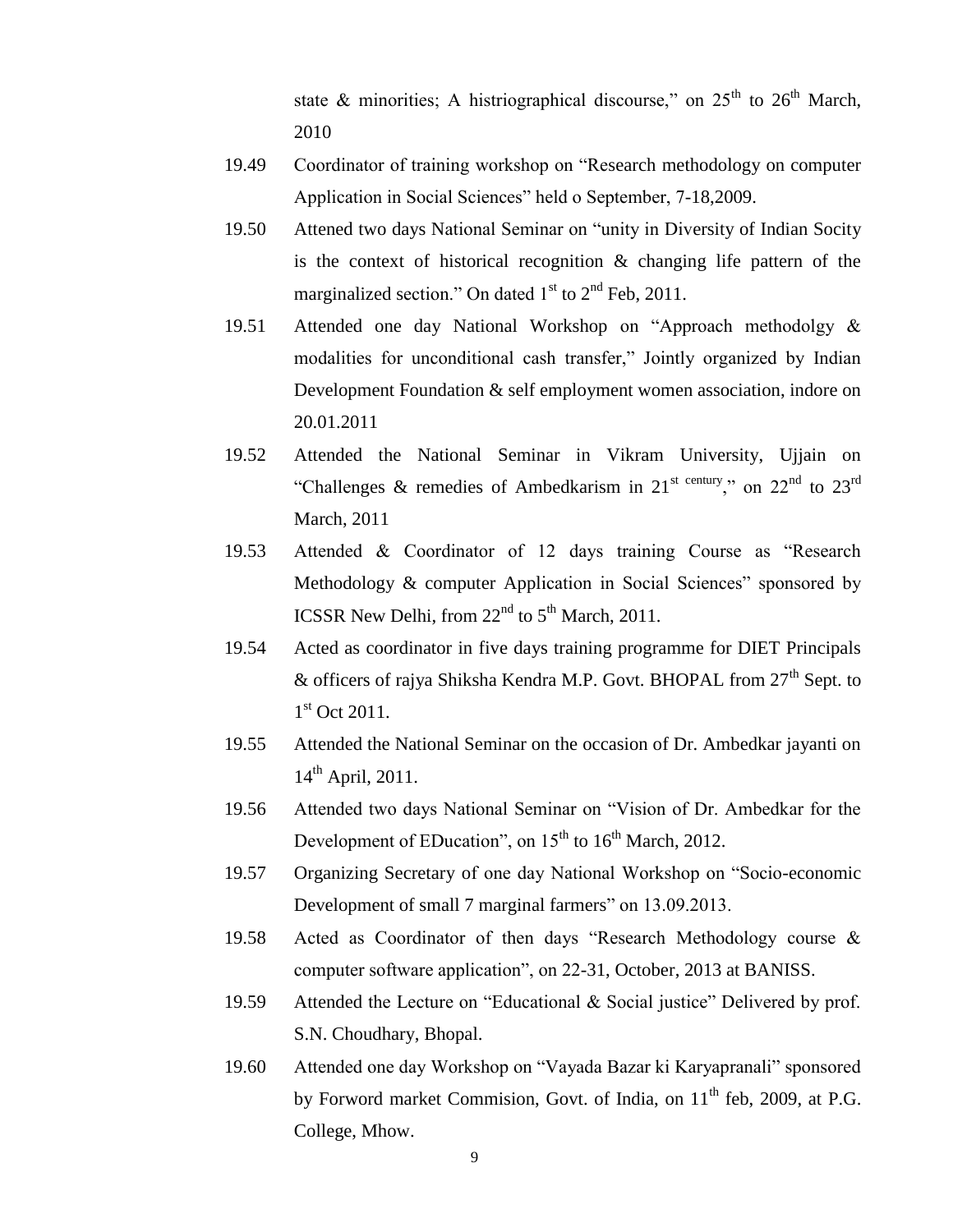- 19.61 Attended Research Workshop on 10-11 June 2016 for The Overall Development of Scheduled Castes in M.P. at BRAUSS, Mhow.
- 19.62 Attended and Deliverd a lecture in seminar" Sant kabir ki vaani evam Darshan on the occasion of sant kabir Jayanti, on 22-6-2016 at BRAUSS, Mhow.
- 19.63 Attended the seminar" on Rajya ka Vittiya evam prashasanik Dayitwa Tatha Ambedkar ke arthik vichar" on 6-12-2016 at BRAUSS Mhow.
- 19.64 Attended the Workshop on" Atrocity on Scheduled Castes and Scheduled Tribes in Madhya Pradesh" on 26-01-2017 at BRAUSS Mhow.
- 19.65 Attended the Seminar on the occasion of Dr. Ambedkar Jayanti 14 April 2017at BRAUSS Mhow.
- 19.66 Visited Ujjain, Khargone, Mandleswar, Badwani, Panna, Damoh and Tikamgarh in Research Project M.P.
- 19.67 Attended and Participated in seminar organaised on the occasion of Babu Jagjivan Ram Jayanti on 7th April 2017at BRAUSS Mhow.
- 19.68 Attended and Participated in one day national seminar on" Baudh dharma aur Vaishvik Vyavastha Hetu samajik Shanti, Yog Vipasyana ke sandarbh mein on 10 May 2017 at BRAUSS Mhow.
- 19.69 Worked as organising secretary in one day workshop on" Plagiarism: policy proposal, provisions and its preventive measures of U.G.C at BRAUSS Mhow
- 19.70 Worked as organising secretary in two days national workshop on" Innovation, Possibilities and justifipication in community development" under the chief minister community leadership capacity development programme for M.A. M. phil.& Ph.D. at BRAUSS Mhow.
- 19.71 Attended & Participated in one day seminar on the occasion of teachers day on" Role of education, policy & education system in nation building on 5th september 2017 at BRAUSS Mhow.
- 19.72 Worked as organising secretary in the national seminar organised on the occasion of swamy vivekanand jayanti on" community leadership human making values egalitarian society & sustainable develoment" on 12-01- 2018 at BRAUSS Mhow.
- 19.73 Atteneded Two days National seminar on' Challanges of Cyeclical in equality and Sustainable rising of marginal with logic of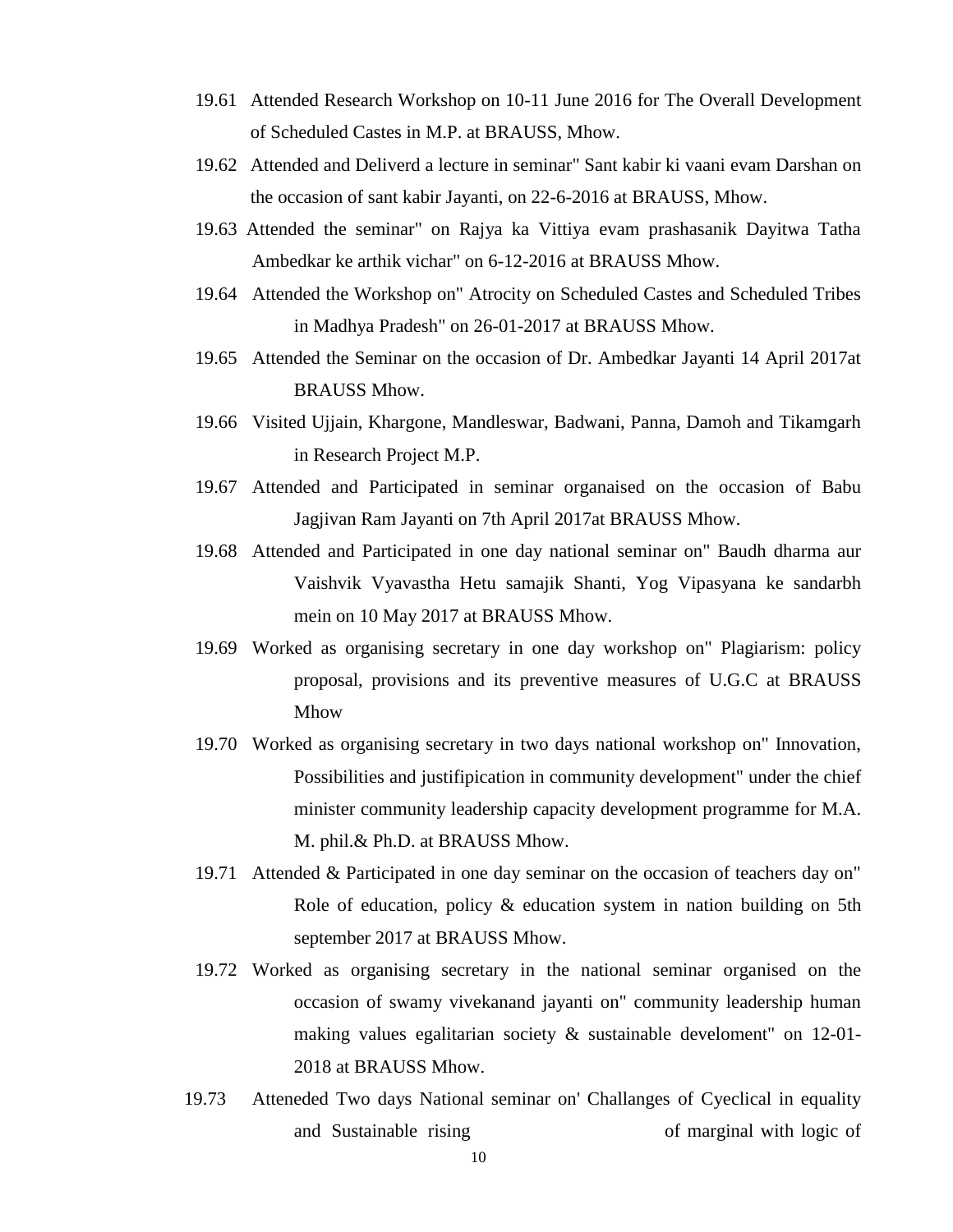Ambedkar and vision of BRAUSS" on 14-15 April 2018.

- 19.74 Worked as co-course director in six days orientation course on" social action research sustainable development" during 19-5-18 to 24-5-18.
- 19.75 Attended one day intellectual discuision on" Dr. Ambedkar darshan main manavata tatha paryavaran: chunautiyan Tatha samadhan" the program was organised on the occasion of World environmental day on 5-6-2018 at BRAUSS Mhow.
- 19.76 Attended one day intellectual discussion on" yog par shodh: Ek baudhik Paricharcha" on the world yog day on 21-6-2018 at BRAUSS Mhow.
- 19.77 Worked as resource person in five days orientation program from 2-7-18 to 6-7- 18- Jointly organised by BRAUSS and M.P. Police acadamy, Bhopal for M.A. (police Administration) at BRAUSS Mhow.
- 19.78 Worked as organising secretary in the seminar on" Inclusive development of scheduled tribes in M.P." on the occasion of vishwa adivasi diwas, on 9-8- 2018 at BRAUSS Mhow.
- 19.79 Attended and participated in symposiun organised on the occasion of 150th Birth anniversary of Mahatma Gandhi on" vartman Paridrasya main gandhi darshan ki upadeyata" on 2nd October, 2018 at BRAUSS Mhow.
- 19.80 Attended the seminar on" Dr.S. R Rangnathan is still contemporary in modern era" on 27-09-2018 at BRAUSS Mhow.
- 19.81 Worked as organising secretary in research seminar on" Economics of resources, time & Demo cracy on 6 th Dec 2018 at BRAUSS Mhow.
- 19.82 Worked as organising secretary to organised a innovative programe for research scholars " Shodharthi vichar vimarsh sharankhala", organised on 18 oct 2018 at BRAUSS Mhow.
- 19.83 Worked as organising secretary in national seminar jointly organised by BRAUSS and M.P. Police Academy Bhopal, on" Democratic Policing: Gender, Poverty and development" on 1-2 March 2019 at Bhopal.
- 19.84 Worked as organising secretary in national seminar"Gandhi 150 and women empowerment: think equal, buil smart, innovative for change" on 8-9 March, 2019 at BRAUSS Mhow.
- 19.85 Worked on co-course director in faculty research capacity building programme organised from 20 feb 2019 to 11March 2019,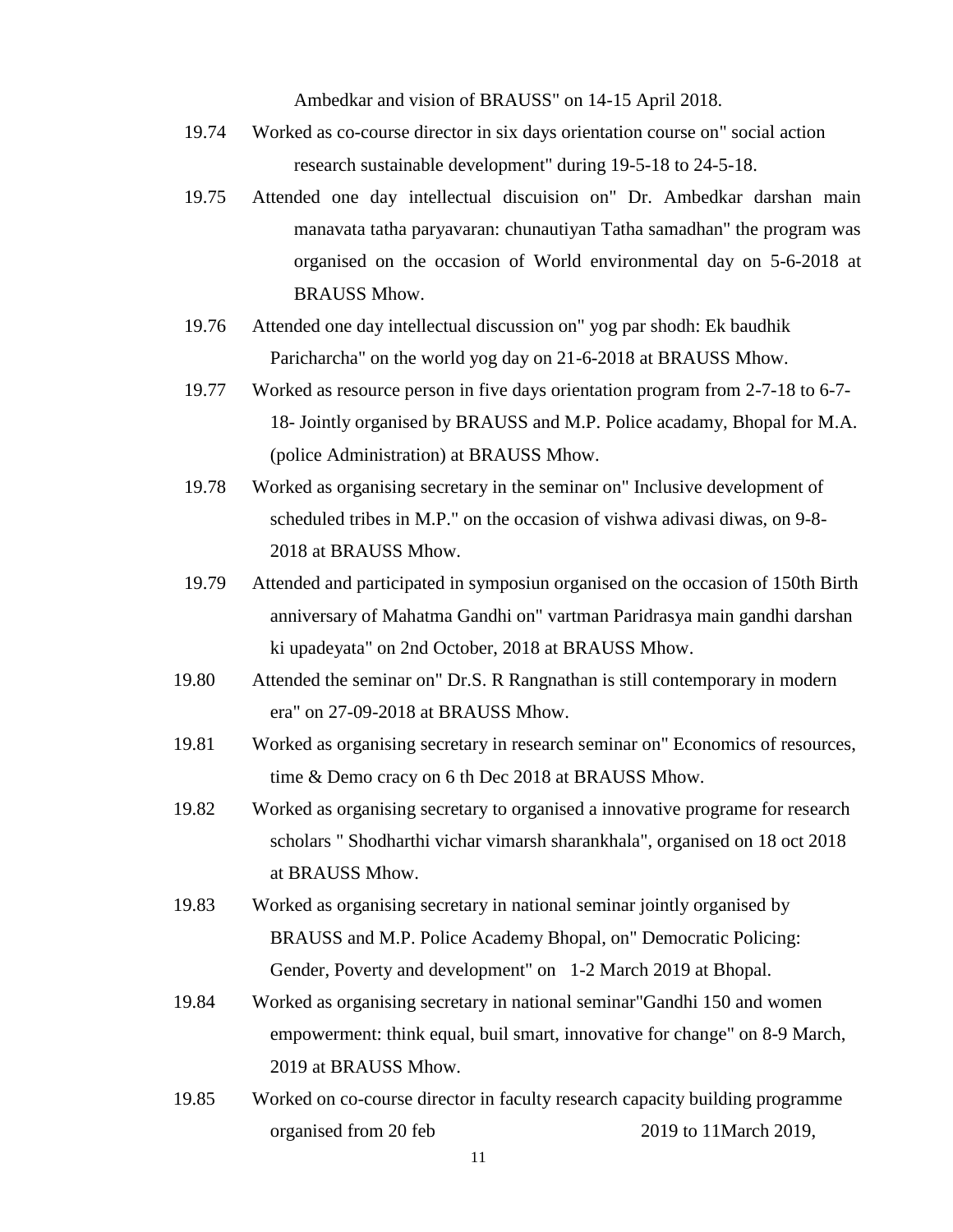### **20. Field Experience**

More than 200 villages and 40 cities visited in M.P. and other states in various projects.

#### **21. Extension Activities**

Actively participated in extension activities of the Institute.

#### **22. Academic/ Other Assignment**

- 22.1 Invigilator in Examination of M. Phil & Incharge the centre of All India M.Phil Entrance Test.
- 22.2 Valuation of Answer –books of M. Phil All India Entrance Test.
- 22.3 Assigned the Duty as Co-ordinator of Annual Cultural Function of the institute in 1998 to 2008 and incharge upto 2014 at BANISS, Mhow.
- 22.4 Organised an Essay Competition on the topic "धर्म निरपेक्षता एवं सामाजिक न्याय व्यवस्था स्थापित करने में भारतीय संविधान की भूमिका" on 24 Jan, 2001, on the occasion of golden jubilee celebration of Indian Republic, at BANISS, Mhow.
- 22.5 Acted as Demonstrator in Training course in Research Methodology Sponsored by ICSSR New Delhi 16-27 Nov. 1999 at BANI, Mhow (M.P.).
- 22.6 Duty Assigned as Incharge (Venue Arrangement & Water) In National Seminar 14-15 April, 2000 at BANISS, Mhow.
- 22.7 Duty assigned in designated inspection team for inspection of NGO's in M.P., funded by Ministry of Social Justice & empowerment, Govt. of India, New Delhi.
- 22.8 Duty assigned in Accommodation & Transport Committee in National Conference on "Reflection On Problems of Dalits and Their Struggle Through Literature" 7-8 November, 2001 at BANISS, MHOW.
- 22.9 Attended the seminar & Prepared the Seminar report on "Youth and Society" on 10<sup>th</sup> Jan., 2002, at BANISS MHOW.
- 22.10 Acted as demonstrator in "Training Course in Research Methodology in Computer Application in Social Sciences Data Processing", Sponsored by ICSSR, New Delhi from 11-23<sup>rd</sup> Nov. 2002 at BANISS, MHOW (M.P.)
- 22.11 Assigned the Duty in National Seminar on "Restoration of human rights and dignity of Dalits: with special reference to scavengers", 30-31